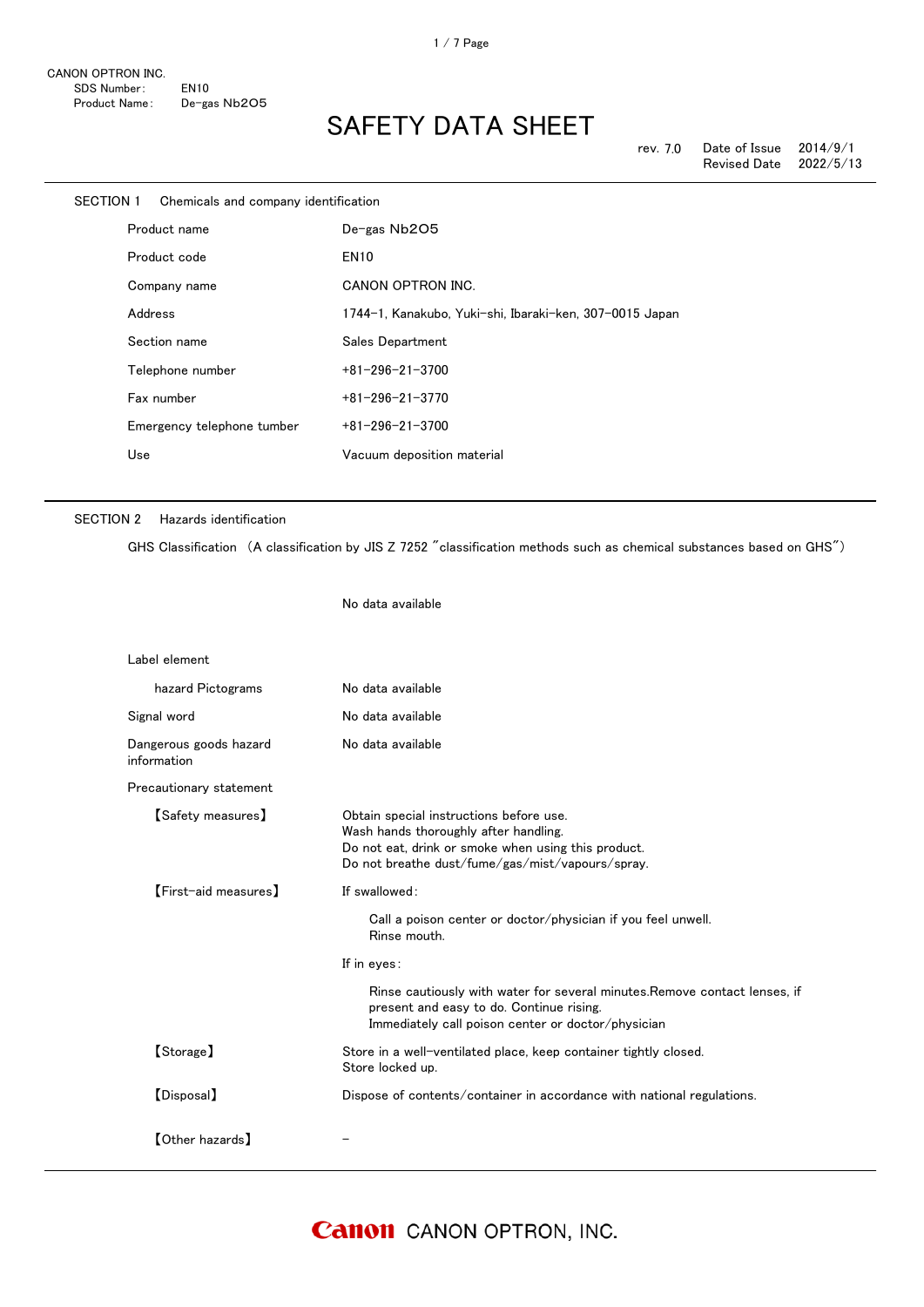### SAFETY DATA SHEET

| SECTION 3<br>Composition/information on ingredients            |                                                                                                                                                                                                                                                                                                                                                                                                            |                                                                                      |
|----------------------------------------------------------------|------------------------------------------------------------------------------------------------------------------------------------------------------------------------------------------------------------------------------------------------------------------------------------------------------------------------------------------------------------------------------------------------------------|--------------------------------------------------------------------------------------|
| Substance/Mixture                                              | Mixture                                                                                                                                                                                                                                                                                                                                                                                                    |                                                                                      |
| Chemical name                                                  | Niobium oxide                                                                                                                                                                                                                                                                                                                                                                                              | Niobium                                                                              |
| Chemical formula                                               | Nb2O5                                                                                                                                                                                                                                                                                                                                                                                                      | Nb                                                                                   |
| Concentration or concentration<br>range                        | Nb2O5: 80-90<br>Nb: 10-20                                                                                                                                                                                                                                                                                                                                                                                  |                                                                                      |
| CAS No.                                                        | $1313 - 96 - 8$                                                                                                                                                                                                                                                                                                                                                                                            | 7440-03-1                                                                            |
| <b>TSCA Inventry</b>                                           | Niobium oxide (Nb2O5)                                                                                                                                                                                                                                                                                                                                                                                      | Niobium                                                                              |
| EINECS number                                                  | $215 - 13 - 6$                                                                                                                                                                                                                                                                                                                                                                                             | $231 - 113 - 5$                                                                      |
| Radioactive information                                        | reason that ionizing radiation would be generated.                                                                                                                                                                                                                                                                                                                                                         | Radioactive substances are not used as the material. Therefore, there is no          |
| <b>SECTION 4</b><br>First aid measures                         |                                                                                                                                                                                                                                                                                                                                                                                                            |                                                                                      |
| Inhalation                                                     | Get medical advice/attention if you feel unwell.                                                                                                                                                                                                                                                                                                                                                           | Remove person to fresh air and keep comfortable for breathing.                       |
| Skin contact                                                   | Take off immediately all contaminated clothing. Rinse affected areas with<br>water/shower.<br>IF ON SKIN: Wash with plenty of soap and water.<br>If skin irritation or rash occurs: : Get medical advice/attention.<br>Rinse cautiously with water for several minutes. Remove contact lenses, if<br>present and easy to do. Continue rising.<br>If eye irritation persists: Get medical advice/attention. |                                                                                      |
| Eye contact                                                    |                                                                                                                                                                                                                                                                                                                                                                                                            |                                                                                      |
| Ingestion                                                      | Rinse mouth.<br>Get medical advice/attention.                                                                                                                                                                                                                                                                                                                                                              |                                                                                      |
| Most important symptoms and<br>effects, both acute and delayed | No data available                                                                                                                                                                                                                                                                                                                                                                                          |                                                                                      |
| Protection of first aiders                                     | Rescuers, wear suitable protective equipment as the situation demands.<br>No data available                                                                                                                                                                                                                                                                                                                |                                                                                      |
| Special precautions for physicians                             |                                                                                                                                                                                                                                                                                                                                                                                                            |                                                                                      |
| <b>SECTION 5</b><br>Firefighting measures                      |                                                                                                                                                                                                                                                                                                                                                                                                            |                                                                                      |
| Suitable extinguishing media                                   | This product itself is not flammable.                                                                                                                                                                                                                                                                                                                                                                      |                                                                                      |
| Unsuitable extinguishing media                                 | No data available                                                                                                                                                                                                                                                                                                                                                                                          |                                                                                      |
| Specific hazards                                               | No data available                                                                                                                                                                                                                                                                                                                                                                                          |                                                                                      |
| Specific extinguishing methods                                 | safe place.                                                                                                                                                                                                                                                                                                                                                                                                | In the case of a fire in the periphery, the portable container is quickly moved to a |
| Special protective equipment for<br>firefighters               |                                                                                                                                                                                                                                                                                                                                                                                                            | Wear suitable protective equipment (gloves, glasses and a mask) in fire-fighting.    |

SECTION 6 Accidental release measures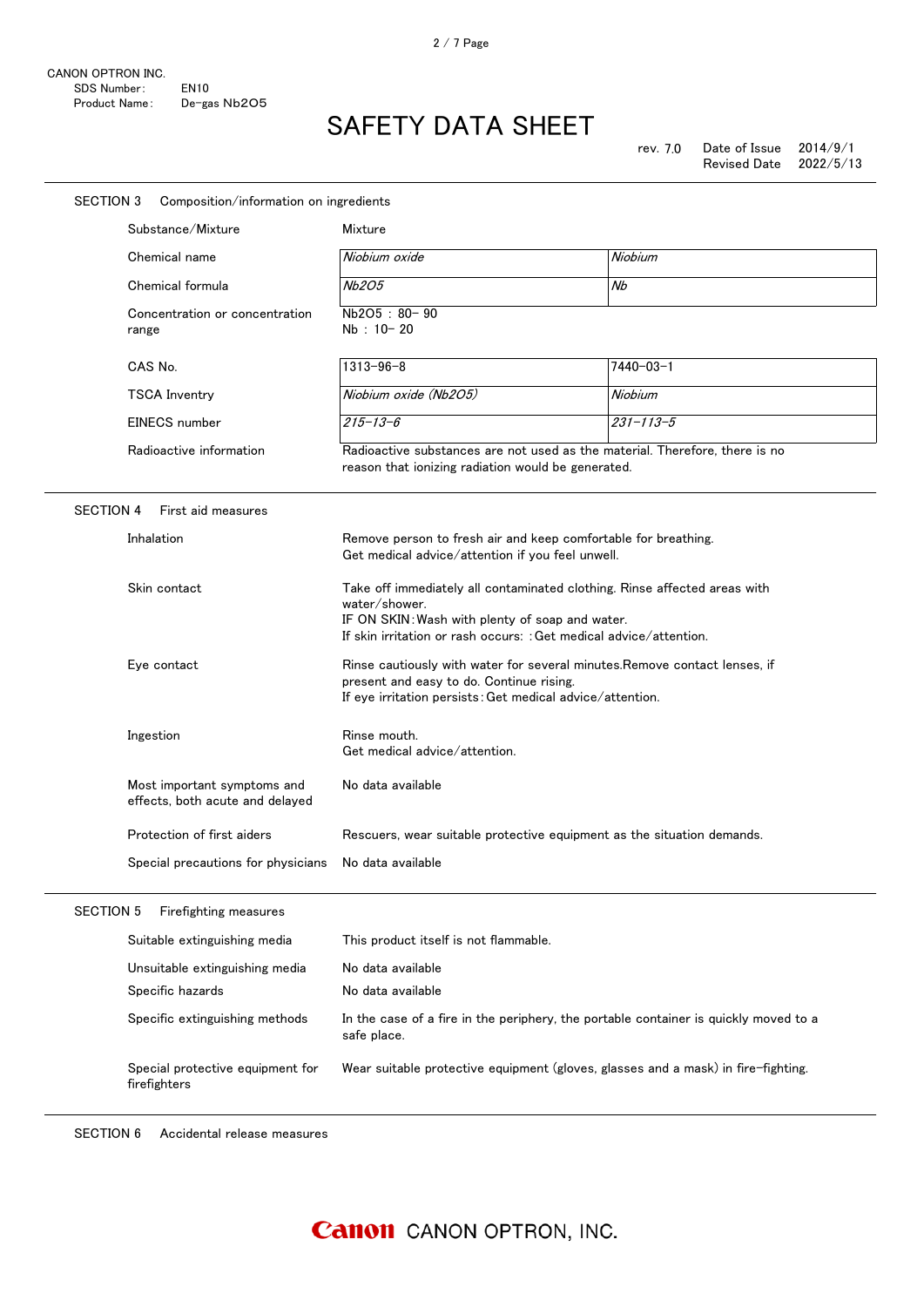| Personal precautions, protective<br>equipment, and emergency<br>procedures | Protection equipment (specified as those in which the properties of the product<br>are suitable) worn during operation so that airborne droplets, etc., do not adhere<br>to the skin and dusts and gases are not absorbed. |
|----------------------------------------------------------------------------|----------------------------------------------------------------------------------------------------------------------------------------------------------------------------------------------------------------------------|
| Environmental precautions                                                  | The leakage may not directly flow into rivers or sewage.                                                                                                                                                                   |
| Methods and material for<br>containment and cleaning up                    | The leaked material is scooped up, or swept up and gathered to be recovered in<br>a paper bag or a drum.<br>After recovery, a small amount of the residue is absorbed in sediment, sawdust,<br>etc.                        |
| Secondary disaster prevention<br>measures                                  | No data available                                                                                                                                                                                                          |
| <b>SECTION 7</b><br>Handling and storage                                   |                                                                                                                                                                                                                            |
| Precautions for safe handling                                              |                                                                                                                                                                                                                            |
| Technical measures                                                         | Take measures for equipment as described in "8. Exposure controls/personal<br>protection" and wear protective equipment.                                                                                                   |
| Safety handling precautions                                                | Handling work must be practiced in a room where there is a local or total<br>ventilation facility.                                                                                                                         |
| Avoidance of contact                                                       | Refer to "10. Stability and reactivity."                                                                                                                                                                                   |
| Hygiene measures                                                           | Wash hands thoroughly after handling.<br>Do not eat, drink or smoke when using this product.                                                                                                                               |
| Conditions for safe storage,<br>including any incompatibilities            |                                                                                                                                                                                                                            |
| Safe storage conditions                                                    | Store in a well-ventilated place. Keep container tightly closed.                                                                                                                                                           |
| Safety packaging material                                                  | No data available                                                                                                                                                                                                          |

SECTION 8 Exposure controls/personal protection

Nb2O5

| Permissible concentration                                                   |                                                                                       |                   |
|-----------------------------------------------------------------------------|---------------------------------------------------------------------------------------|-------------------|
| ACGIH                                                                       | No data available                                                                     | No data available |
| Appropriate engineering controls                                            | Use sealed devices, equipment, or a local exhaust ventilation as much as<br>possible. |                   |
| Individual protection measures,<br>such as personal protective<br>equipment |                                                                                       |                   |
| Respiratory protection                                                      | Dustproof mask                                                                        |                   |
| Hand protection                                                             | Protective gloves                                                                     |                   |
| Eye/face protection                                                         | Dust-proof glasses                                                                    |                   |
| Skin protection                                                             | Protective clothing                                                                   |                   |
|                                                                             |                                                                                       |                   |

 $\sim$  Nb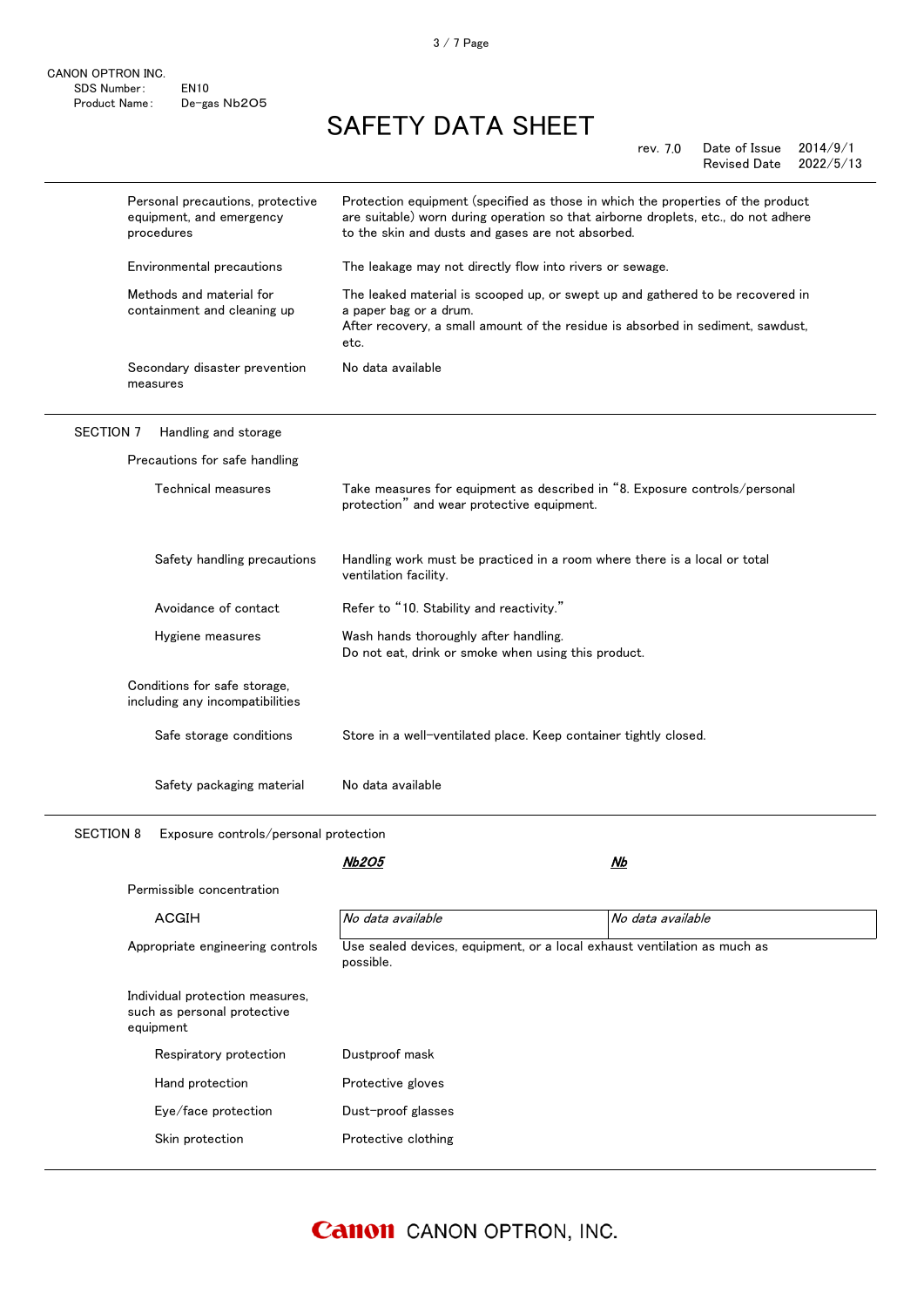| <b>SECTION 9</b> | Physical and chemical properties                            |                   |                   |
|------------------|-------------------------------------------------------------|-------------------|-------------------|
|                  | Appearance                                                  |                   |                   |
|                  | Physical state                                              | Solid             |                   |
|                  | Form                                                        | Granular          |                   |
|                  | Colour                                                      | <b>Black</b>      |                   |
|                  | Odour                                                       | None              |                   |
|                  |                                                             |                   |                   |
|                  |                                                             | <b>Nb2O5</b>      | <u>Nb</u>         |
|                  | Melting point/freezing point                                | $1520^{\circ}$ C  | 2470°C            |
|                  | Boiling point or initial boiling point<br>and boiling range | No data available | 4742°C            |
|                  | Flammability                                                | No data available | No data available |
|                  | Upper/lower flammability or                                 | No data available | No data available |
|                  | explosive limits                                            |                   |                   |
|                  | Flash point                                                 | No data available | No data available |
|                  | Auto-ignition temperature                                   | No data available | No data available |
|                  | Decomposition temperature                                   | No data available | No data available |
| pH               |                                                             | No data available | No data available |
|                  | Kinematic viscosity                                         | No data available | No data available |
|                  | Solubility                                                  |                   |                   |
|                  | Water                                                       | <b>Insoluble</b>  | <b>Insoluble</b>  |
|                  | Other solvents                                              | No data available | No data available |
|                  | Partition coefficient: n-<br>octanol/water                  | No data available | No data available |
|                  | Vapour pressure                                             | No data available | No data available |
|                  | Density and/or relative density                             | 4.6               | 8.56              |
|                  | (Density)                                                   |                   |                   |
|                  | Relative vapor density                                      | No data available | No data available |
|                  | Particle characteristics                                    | No data available | No data available |
|                  | Other information                                           | No data available | No data available |
|                  |                                                             |                   |                   |

SECTION 10 Stability and reactivity

Chemical stability

Reactivity

Nb2O5

| <i><b>Nb2O5</b></i>                                                                                           | Nb                |
|---------------------------------------------------------------------------------------------------------------|-------------------|
| No data available                                                                                             | No data available |
| It is stable in storage conditions and normal $\,$ It is stable in storage conditions and normal<br>handling. | handling.         |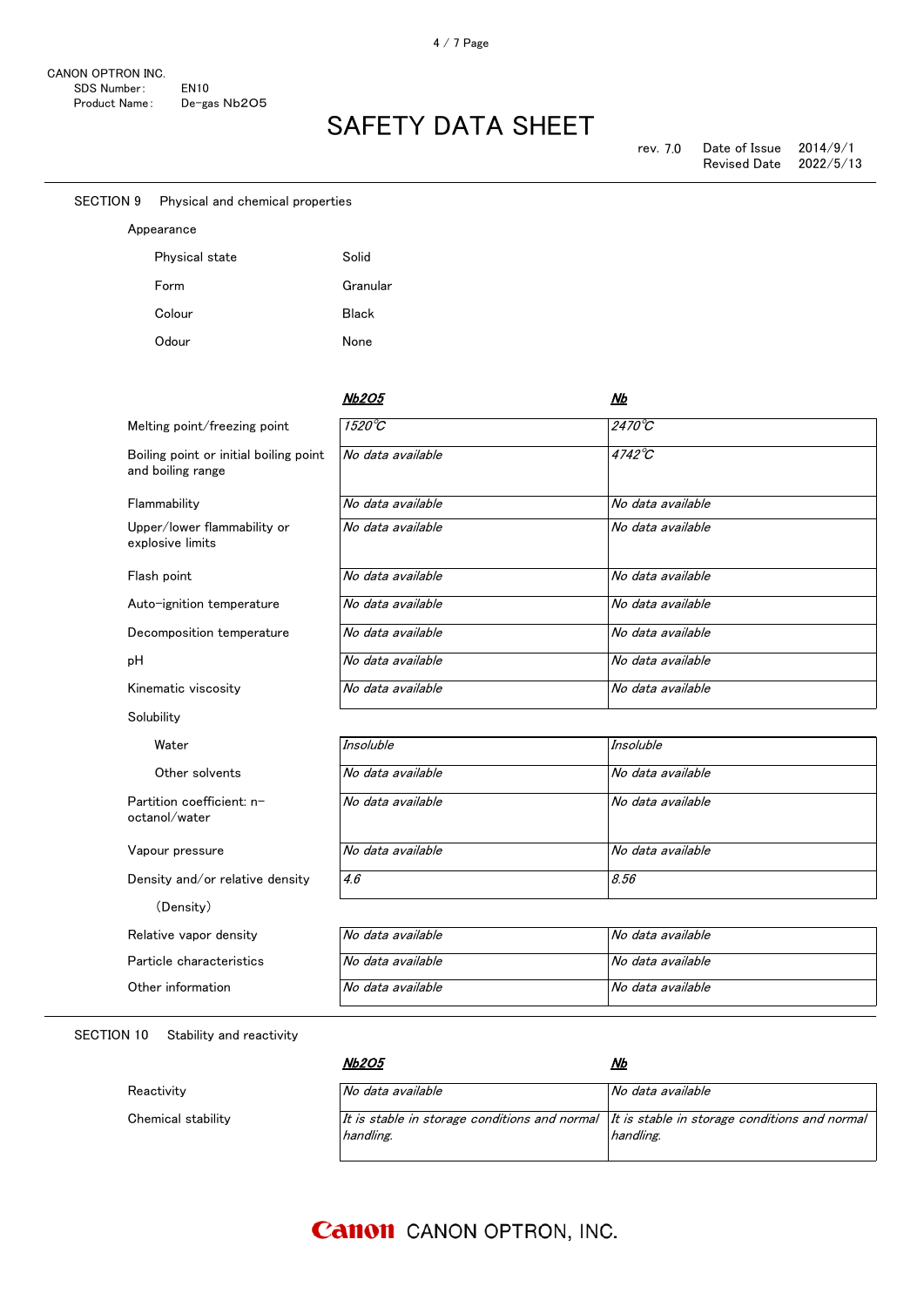#### rev. 7.0 Date of Issue 2014/9/1 Revised Date

| Possibility of hazardous reactions | It is soluble in water when dissolved with<br>alkali hydroxide or alkali carbonate, but<br>hydrolyzes to produce niobic acid<br>precipitation. | It want to generate hydrogen response to<br>hydrofluoric acid.<br>And chlorine, react at 200 $\degree$ C or more,<br>resulting in a niobium pentachloride.<br>The nitrogen, the reaction was at 1000 $\degree$ C<br>or more, resulting in a nitride. |
|------------------------------------|------------------------------------------------------------------------------------------------------------------------------------------------|------------------------------------------------------------------------------------------------------------------------------------------------------------------------------------------------------------------------------------------------------|
| Conditions to avoid                | No data available                                                                                                                              | No data available                                                                                                                                                                                                                                    |
| Incompatible materials             | No data available                                                                                                                              | No data available                                                                                                                                                                                                                                    |
| Hazardous decomposition products   | No data available                                                                                                                              | No data available                                                                                                                                                                                                                                    |

### SECTION 11 Toxicological information Nb2O5

|                                                      | <i><b>Nb2O5</b></i>                                                                                                                         | Nb                                                                                                                                                    |
|------------------------------------------------------|---------------------------------------------------------------------------------------------------------------------------------------------|-------------------------------------------------------------------------------------------------------------------------------------------------------|
| Acute toxicity(oral)                                 | Oral - Rat LD: $>$ 10g/kg<br>Intraperitoneal - rat $LD$ :> $10g/kg$ ,<br>Oral - Mouse LD50:> $4g/kg$<br>Intraperitoneal - mouse LD:> 10g/kg | Oral - Rat LD: $>$ 10g/kg<br>Intraperitoneal - rat $LD \gg 10g/kg$<br>Oral - mouse $LD \rightarrow 10g/kg$<br>Intraperitoneal - mouse $LD \gg 10g/kg$ |
| Acute toxicity(dermal)                               | No data available                                                                                                                           | No data available                                                                                                                                     |
| Acute toxicity (Inhalation: Gases)                   | If inhaled, to stimulate the respiratory<br>system and mucous membranes.                                                                    | If inhaled, nasal, throat is stimulated,                                                                                                              |
| Acute toxicity (Inhalation:<br>Vapours)              | No data available                                                                                                                           | No data available                                                                                                                                     |
| Acute toxicity (Inhalation: Dusts<br>and mists)      | No data available                                                                                                                           | No data available                                                                                                                                     |
| Skin corrosion/irritation                            | No data available                                                                                                                           | No data available                                                                                                                                     |
| Serious eye damage/irritation                        | No data available                                                                                                                           | To give a foreign body sensation Once in<br>the eye, it is irritating to the eyes.                                                                    |
| Respiratory or skin sensitization                    | No data available                                                                                                                           | No data available                                                                                                                                     |
| Germ cell mutagenicity                               | No data available                                                                                                                           | No data available                                                                                                                                     |
| Carcinogenicity                                      | No data available                                                                                                                           | No data available                                                                                                                                     |
| Reproductive toxicity                                | No data available                                                                                                                           | No data available                                                                                                                                     |
| Specific target organ toxicity (single<br>exposure)  | No data available                                                                                                                           | No data available                                                                                                                                     |
| Specific target organ<br>toxicity(repeated exposure) | No data available                                                                                                                           | No data available                                                                                                                                     |
| Aspiration hazard                                    | No data available                                                                                                                           | No data available                                                                                                                                     |
| Other information                                    | No data available                                                                                                                           |                                                                                                                                                       |

SECTION 12 Ecological information

Nb2O5

 $Nb$ 

**Toxicity** 

### **Canon** CANON OPTRON, INC.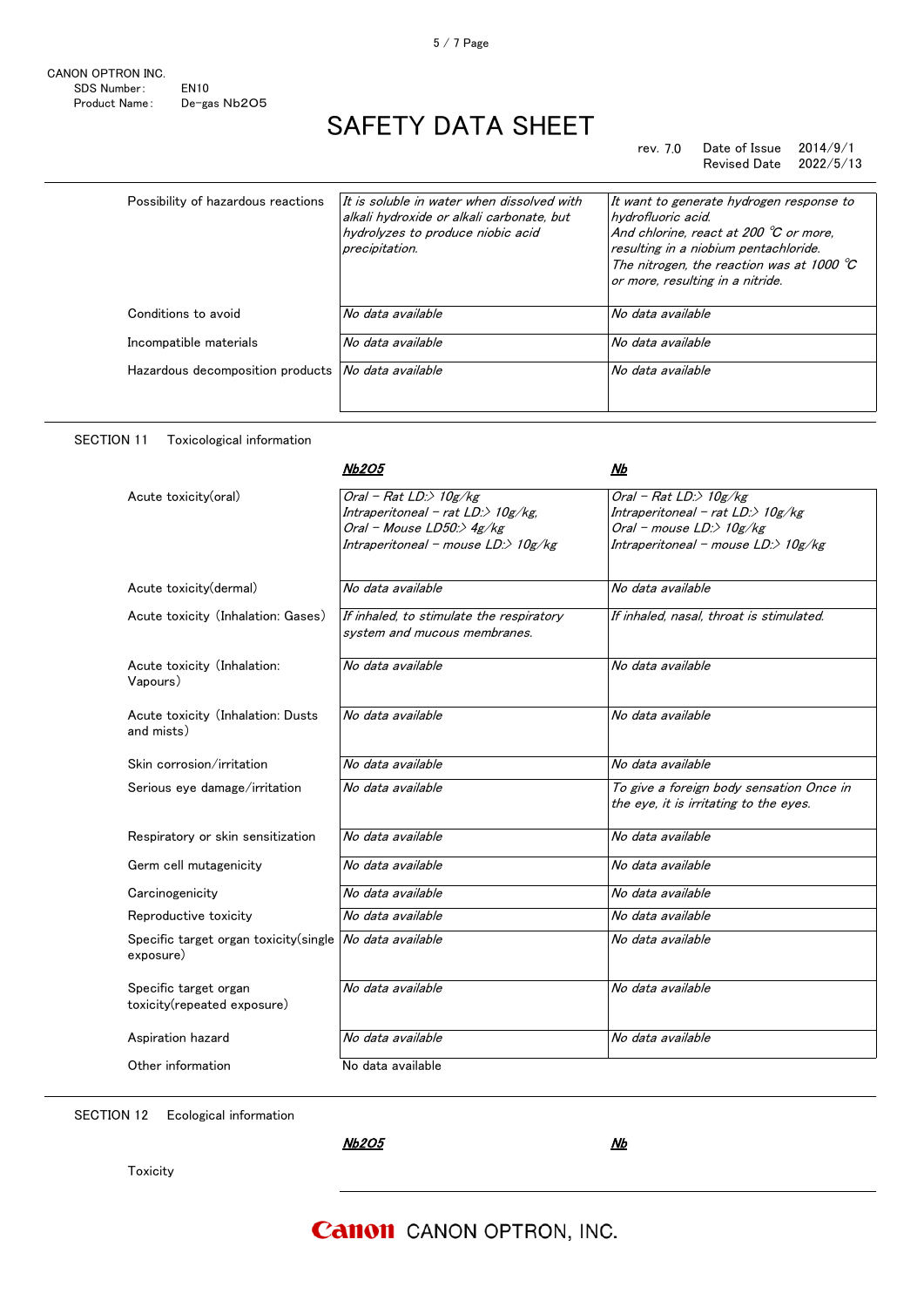| CANON OPTRON INC. |                  |
|-------------------|------------------|
| SDS Number:       | FN <sub>10</sub> |
| Product Name:     | De-gas Nb2O5     |

rev. 7.0 Date of Issue 2014/9/1 Revised Date 2022/5/13

| Hazardous to the aguatic<br>environment Short-<br>term(acute)  | No data available                                                                                                                           | No data available                                                                                                                                                        |
|----------------------------------------------------------------|---------------------------------------------------------------------------------------------------------------------------------------------|--------------------------------------------------------------------------------------------------------------------------------------------------------------------------|
| Hazardous to the aquatic<br>environment Long-<br>term(chronic) | No data available                                                                                                                           | No data available                                                                                                                                                        |
| Persistence and degradablility                                 | No data available                                                                                                                           | No data available                                                                                                                                                        |
| Bioaccumulative potential                                      | No data available                                                                                                                           | No data available                                                                                                                                                        |
| Mobility in soil                                               | No data available                                                                                                                           | No data available                                                                                                                                                        |
| Hazard to the ozone layer                                      | No data available                                                                                                                           | No data available                                                                                                                                                        |
| Other adverse effects                                          | No data available                                                                                                                           | No data available                                                                                                                                                        |
| Disposal considerations<br>SECTION 13                          |                                                                                                                                             |                                                                                                                                                                          |
| Waste treatment methods                                        | Process is contracted to industrial waste disposers who received approval of a<br>prefectural governor.                                     |                                                                                                                                                                          |
| Contaminated container and                                     | The container is recycled after being cleaned, or is appropriately processed<br>according to the standards of related laws and regulations. | When disposing of empty containers, the contents should be completely removed.                                                                                           |
| contaminated packaging                                         |                                                                                                                                             |                                                                                                                                                                          |
| <b>SECTION 14</b><br>Transport information                     |                                                                                                                                             |                                                                                                                                                                          |
|                                                                | <b>Nb2O5</b>                                                                                                                                | Nb                                                                                                                                                                       |
| International regulation                                       |                                                                                                                                             |                                                                                                                                                                          |
| UN number                                                      | Not applicable                                                                                                                              | Not applicable                                                                                                                                                           |
| UN proper shipping name                                        | Not applicable                                                                                                                              | Not applicable                                                                                                                                                           |
| UN classification                                              | Not applicable                                                                                                                              | Not applicable                                                                                                                                                           |
| Transport hazard class                                         | Not applicable                                                                                                                              | Not applicable                                                                                                                                                           |
| Packing group                                                  | Not applicable                                                                                                                              | Not applicable                                                                                                                                                           |
| Hazardous to the aquatic<br>environment                        | No data available                                                                                                                           | No data available                                                                                                                                                        |
| Maritime transport in bulk<br>according to IMO instruments     | No data available                                                                                                                           | No data available                                                                                                                                                        |
| Japanese lows and regulations                                  | No data available                                                                                                                           | Land regulation information Not applicable<br>Maritime regulatory information non-<br>hazardous materials<br>Aviation regulatory information non-<br>hazardous materials |
| Special precautions for users                                  | No data available                                                                                                                           | No data available                                                                                                                                                        |

SECTION 15 Regulatoly information(Japan)